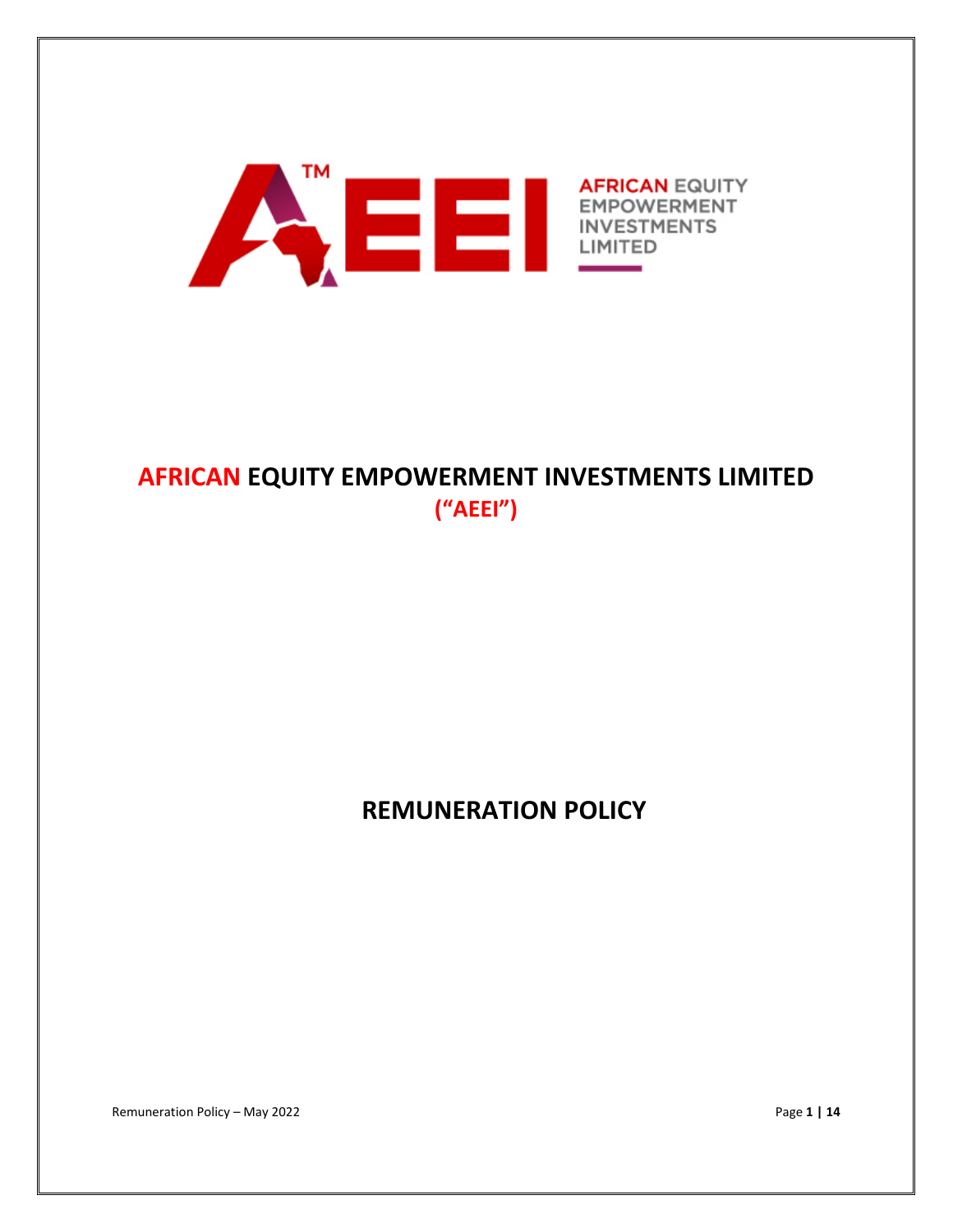#### **ROLE OF THE REMUNERATION COMMITTEE**

The remuneration committee is constituted as statutory committee of the AEEI Board in respect of its statutory duties in terms of the Companies Act and King IV and accountable to both the Board and shareholders. It is a committee of the Board in respect of all other duties the Board assigns to it and has been delegated powers to perform its functions in accordance with all regulatory requirements including the Companies Act and King IV.

The main aim of the committee is to assist the Board in fulfilling its responsibilities in establishing formal and transparent policies and guiding principles of a standardised approach in the application of remuneration practices within all the business units and functions.

The remuneration committee's main purpose is to implement the guiding principles in the application of remuneration governance, practices and policies and to ensure that the Group remunerates fairly, responsibly and transparently so as to promote the achievement of the strategic objectives and positive outcomes in the short, medium and long term.

# **1. REMUNERATION**

# 1.1 **Purpose**

The purpose of this remuneration policy is to:

- 1.1.1 Implement the guiding principles of a standardized approach in the application of remuneration governance, practices and policies within all AEEI business units and functions.
- 1.1.2 Ensure that the organisation remunerates fairly, responsibly and transparently so as to promote the achievement of the strategic objectives and positive outcomes in the short, medium and long term.

The remuneration policy needs to be seen within the context of Total Rewards which embraces all elements of the Employee Value Proposition for the Group, including; career & growth opportunities; recognition; culture & values; compensation; benefits and work environment.

# 1.2 **Scope**

The policy aims to provide competitive market-aligned remuneration balanced with the need for cost containment. The policy needs to be seen within the context of total rewards, which embraces all elements of employee value proposition for the Group including career and growth opportunities, recognition, culture and values, compensation, benefits and the work environment. Total reward is differentiated between the various categories of employees, structured to meet their specific needs, in our South African businesses.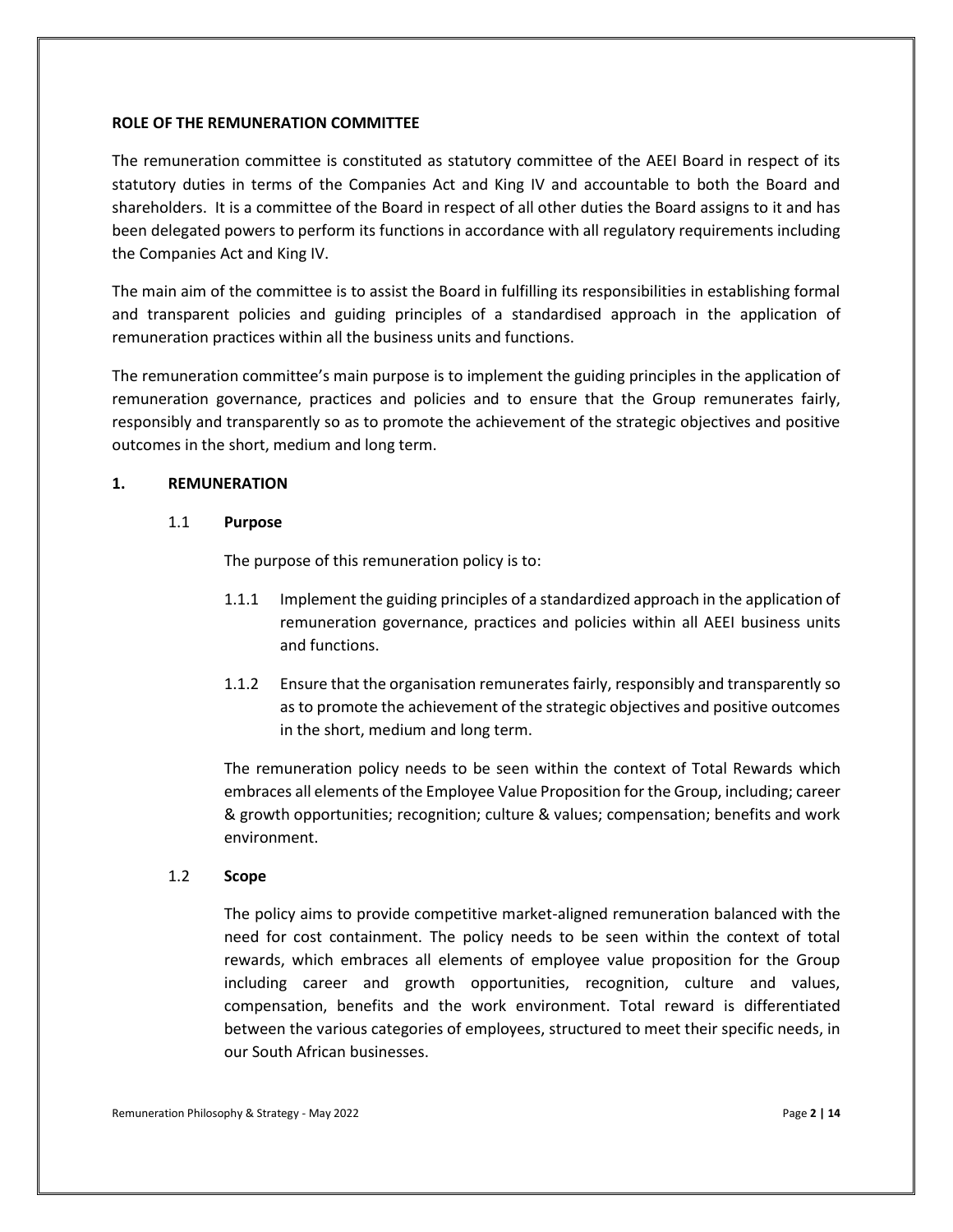## 1.3 **Objectives**

The main objective of the remuneration policy is to ensure that the Group remunerates fairly, responsibly and transparently so as to promote the achievement Group's strategic objectives in the short, medium and long-term. The remuneration policy aims to implement the guiding principles of a standardised approach in the application of remuneration practices within all the business units and functions of the Group through sustainable, high performance based on the organisational culture and aligning it with the Group's approach to risk management.

## **1.4 Links to other policies**

This document should be read together with all HR policies, but specifically the following:

- Employment
- Employment Equity and Transformation
- Payroll
- **Leave**
- Medical Aid & Fund Benefits
- Performance Management
- Skills Development
- Study Assistance
- **Termination**
- Employee Wellness

# 1.5 Definitions

| <b>Total Rewards</b> | The monetary and non-monetary return provided to employees<br>in exchange for their time, talents, efforts and results.                       |
|----------------------|-----------------------------------------------------------------------------------------------------------------------------------------------|
| <b>EVP</b>           | Employee value proposition; a set of attributes that the labour<br>market and employee perceive as the value they gain through<br>employment. |
| Strategy             | AEEI's strategy as communicated.                                                                                                              |
| Career Grid          | A structured model, with jobs/roles positioned into levels of work<br>and job families.                                                       |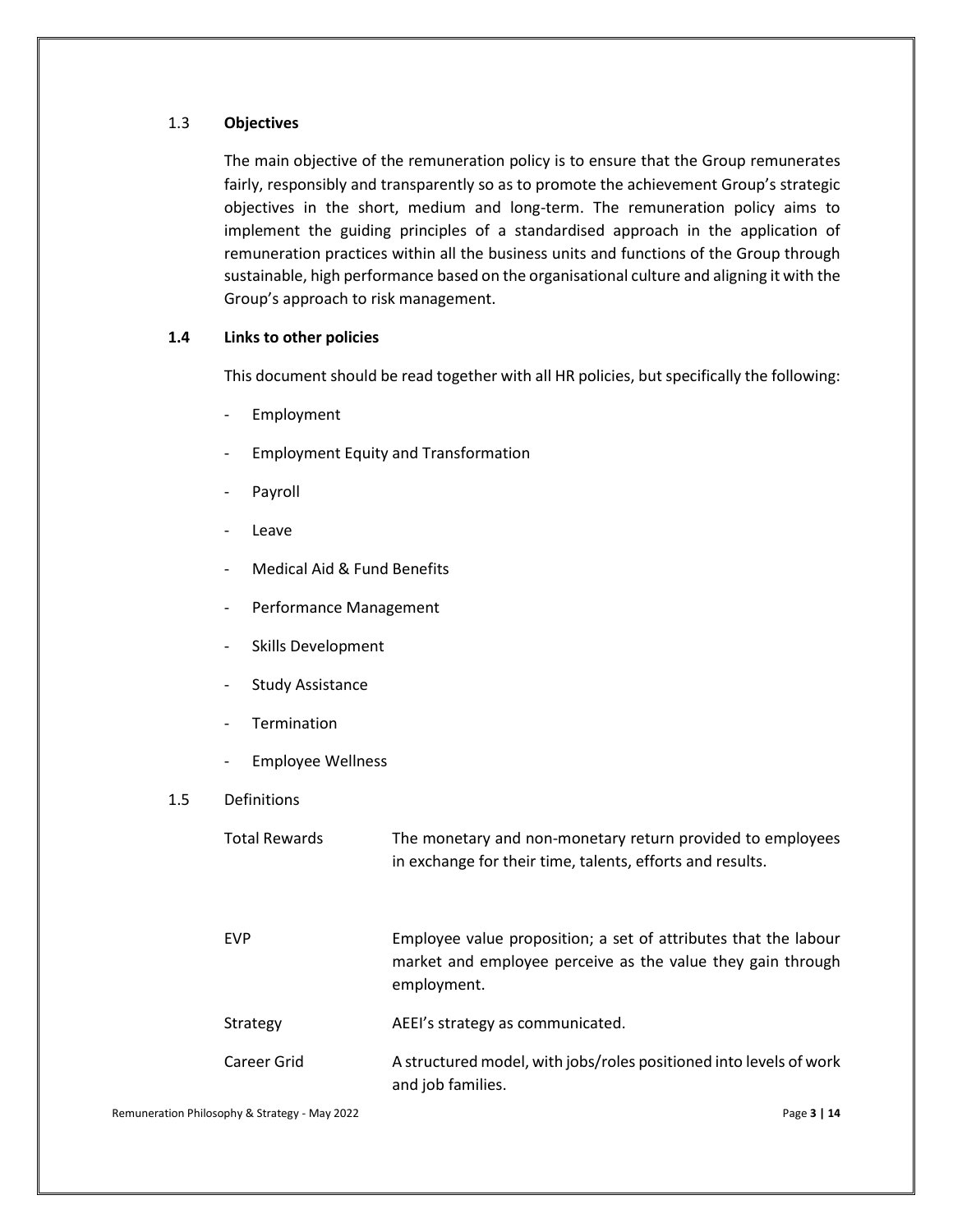| Levels of Work                                    | Levels of work is based on the work of Elliot Jacques.<br>An.<br>extensive body of research conducted over a 50-year period<br>supports the theory of Levels of Work.                                                                                       |
|---------------------------------------------------|-------------------------------------------------------------------------------------------------------------------------------------------------------------------------------------------------------------------------------------------------------------|
| Job Family                                        | A Job Family is a cluster of roles that have many aspects in<br>common as far as competencies and outputs are concerned, e.g.<br>Finance.                                                                                                                   |
| Culture                                           | The set of beliefs, values and norms that represents the unique<br>character of the organization and provides the context for action<br>in it and by it.                                                                                                    |
| <b>Job Evaluation</b>                             | A systematic process of defining the relative worth or size of jobs<br>within the organization in order to establish internal relatives and<br>provide the basis for designing an equitable pay and grading<br>structure.                                   |
| TASK                                              | Tune Assessment of Skills and Knowledge system, predominately<br>wage earners and salaries employees.                                                                                                                                                       |
| Execeval                                          | Evaluation, predominantly Executive,<br>Executive<br>general<br>managers and senior functional managers.                                                                                                                                                    |
| <b>Wage Earners</b>                               | Employees who fall within the bargaining units in the group and<br>who are generally in Task Grades 1 to 6 within specified jobs<br>whose conditions of service are set through collective bargaining<br>and are governed by various collective agreements. |
| <b>Salaried Employees</b>                         | Employees between TASK grades 5 to 17 within specified jobs,<br>whose conditions of service are set through Executive<br>management and are governed by various human resources<br>policies.                                                                |
| Executives, General<br><b>Managers and Senior</b> |                                                                                                                                                                                                                                                             |
| <b>Functional Managers</b>                        | Employees whose conditions of service are set through the<br>Board's Remuneration Committee and are governed by various<br>human resources policies.                                                                                                        |
| Non-executive                                     |                                                                                                                                                                                                                                                             |
| <b>Directors</b>                                  | Members whose conditions of service are set through the<br>Board's Remuneration Committee and are governed by relevant<br>board resolutions and corporate governance codes.                                                                                 |
| <b>Critical Work Force</b>                        |                                                                                                                                                                                                                                                             |
| Segment                                           | Skills set that is both scarce and leverages exponential value for<br>the company.                                                                                                                                                                          |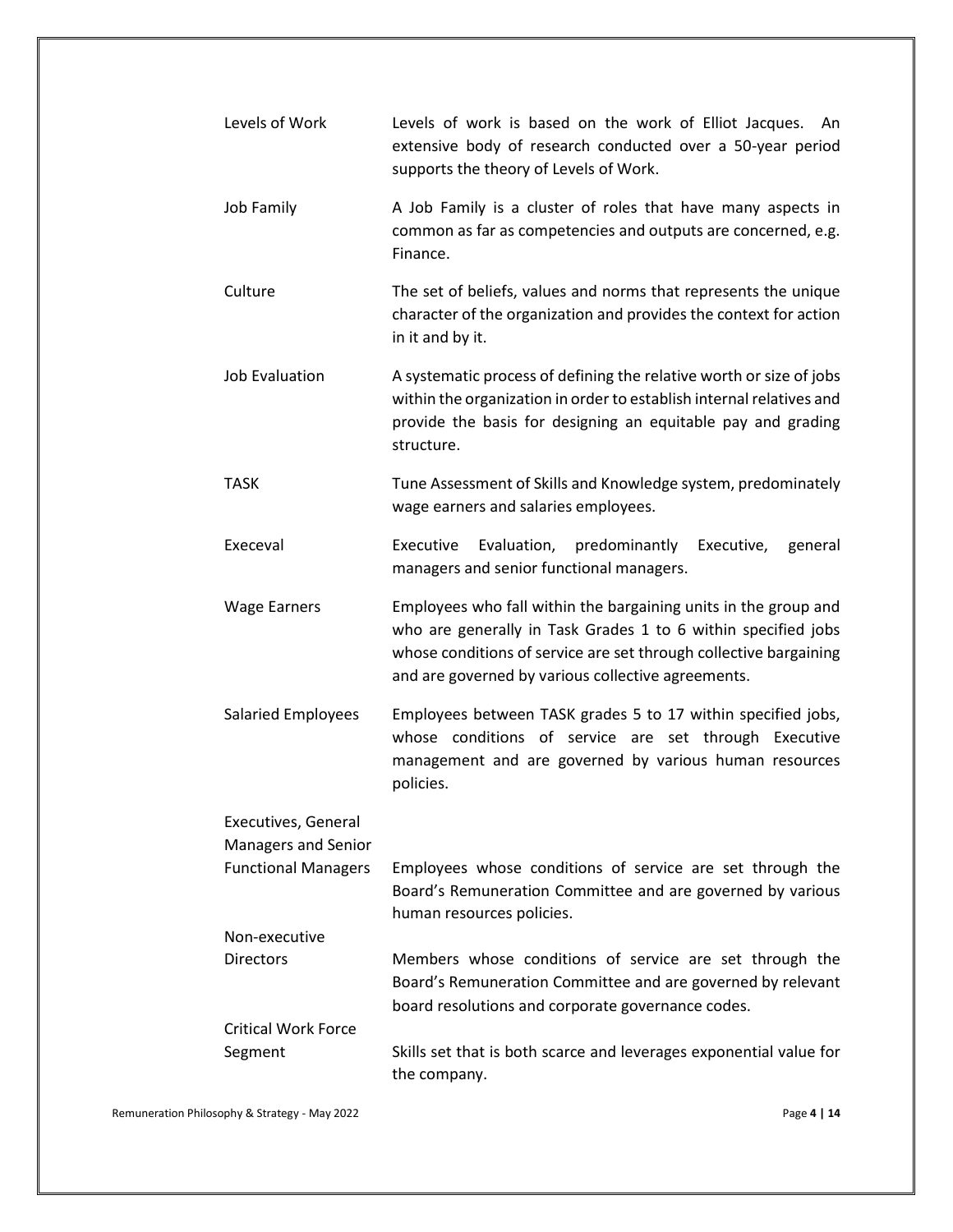| <b>Total Package</b>            | Guaranteed remuneration plus associated benefits.                                                                                                                                     |
|---------------------------------|---------------------------------------------------------------------------------------------------------------------------------------------------------------------------------------|
| <b>Total Cost to</b><br>Company | Total package plus the cost of incentives                                                                                                                                             |
|                                 |                                                                                                                                                                                       |
| <b>STI</b>                      | Short term incentive, a plan or arrangement for which the period<br>of performance evaluation is one year and is paid out only once<br>the performance objectives have been achieved. |
| LTI                             | Long term incentive, incentive managed over more than one<br>year, typically share options.                                                                                           |
| Financial year                  | Financial year is from 1 September to 31 August each year.                                                                                                                            |
| <b>Benefits</b>                 | Programmes used to supplement cash remuneration.                                                                                                                                      |

#### 2. **REMUNERATION GOVERNANCE**

- 2.1 The board is responsible for the governance of remuneration by setting the direction for how remuneration should be approached and addressed on an organisation-wide basis and has delegated this to Remuneration Committee.
- 2.2 The board shall approve a policy that articulates and gives effect to its direction on fair, responsible and transparent remuneration.
- 2.3 The Remuneration Committee plays a pivotal role in governing the remuneration policy and procedure.
- 2.4 The Remuneration Committee shall oversee that the implementation and execution of the remuneration policy achieving the objectives of the policy and report to the board.
- 2.5 This remuneration policy is designed to achieve the following strategic objectives:
	- 2.5.1. Support the attainment of AEEI's strategic business objectives and strategies;
	- 2.5.2. To attract, retain and motivate key and talented individuals;
	- 2.5.3. Compete in the market place to be an employer of choice;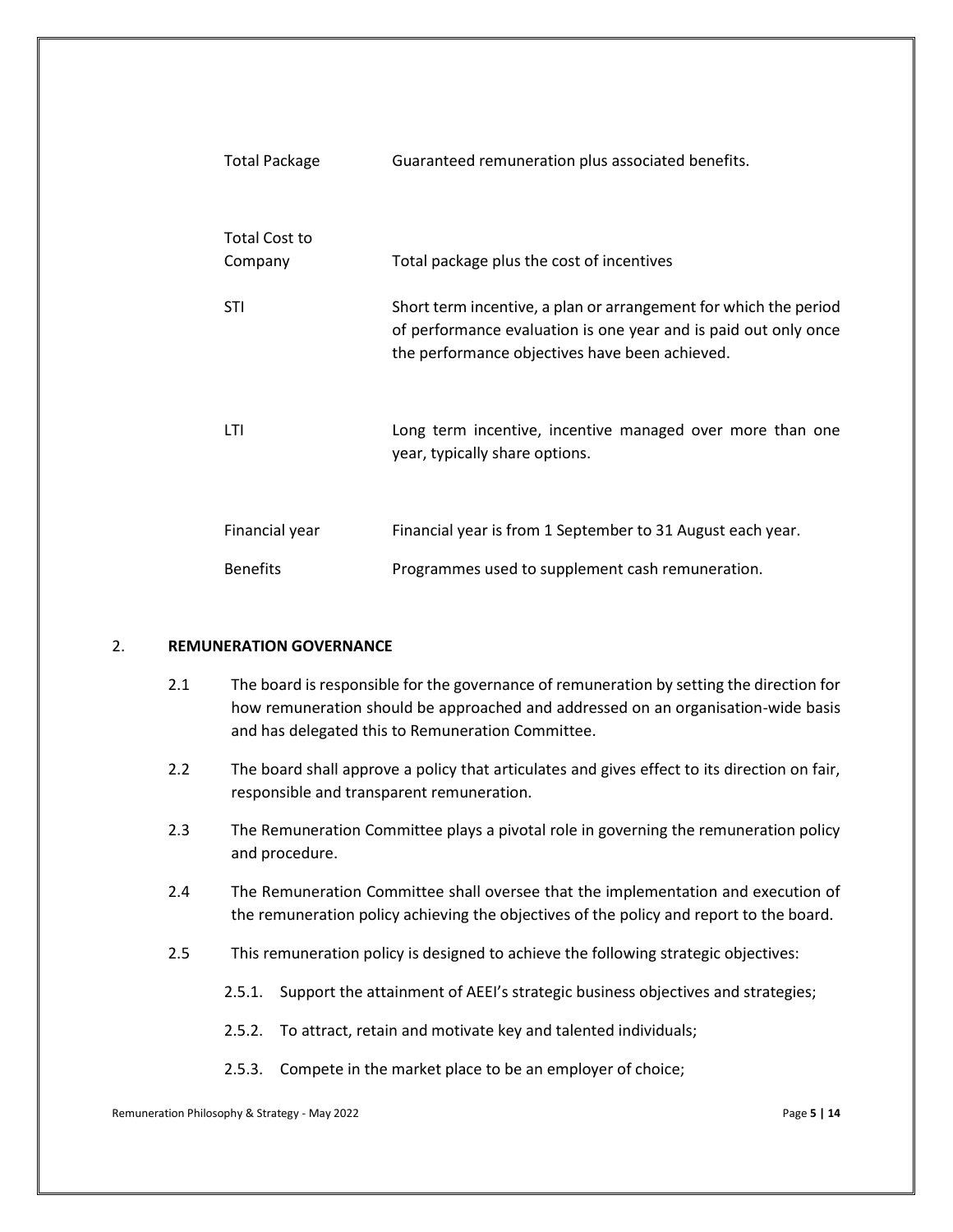- 2.5.4. Reward individual, team and business performance and encourage superior performance;
- 2.5.5. Support the key values of AEEI;
- 2.5.6. To promote the achievement of the Group's strategic objectives within the organisations risk appetite;
- 2.5.7. To promote positive outcomes; and
- 2.5.8. To promote an ethical culture and responsible corporate citizenship.
- 2.6 This remuneration policy addresses the organisations remuneration and include provision for the following:
	- 2.6.1. Arrangements towards ensuring that the remuneration of executive management is fair and responsible in the context of overall employee remuneration in the organisation.
	- 2.6.2. The use of performance measures that support positive outcomes across the economic, social and environmental context in which the organisation operates, and all the capitals that the organisation uses or affects.
	- 2.6.3. The voting by shareholders on the remuneration policy and implementation report.
- 2.7 Key components of remuneration are contracted with salaried employees in employment offers, appointment letters and serve agreements.
- 2.8 Remuneration conditions on the termination of employees services, including severance pay are governed primarily by policy.
- 2.9 The role of the Remuneration Committee in the context of this policy and procedure is to ensure that all elements of remuneration that are offered in the organisation and the mix of these are set out below:
	- 2.9.1. Base salary, including financial and non-financial benefits.
	- 2.9.2. Variable remuneration, including short and long-term incentives and deferrals.
	- 2.9.3. Payments on termination of employment of office.
	- 2.9.4. Sign-on, retention and restraint payments.
	- 2.9.5. Any commissions and allowances.
	- 2.9.6. Determine the remuneration packages for non-executive directors and executive management (including executive directors);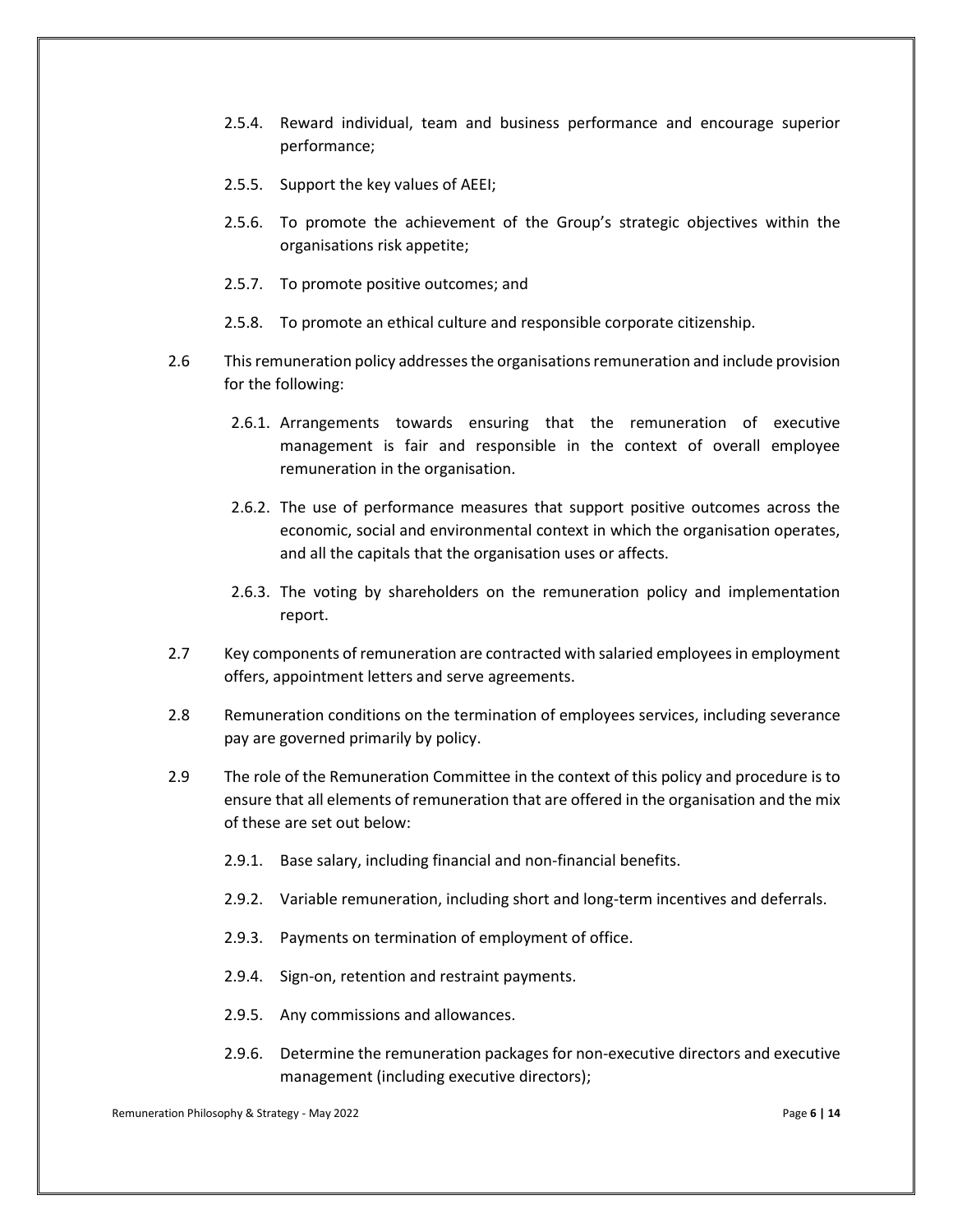- 2.9.7. Make recommendations in respect of mandates for adjustments to Company salary and wage bills within agreed frame of reference;
- 2.9.8. Ensure that all remuneration packages are fair and responsible;
- 2.9.9. Ensure that directors remuneration is accurately, completely and transparently reported;
- 2.9.10.Enable the Company to attract, engage and retain talent to drive performance and to meet the strategic objectives of the company.

## 3. **CAREER & GROWTH OPPORTUNITIES AND RECOGNITION POLICY**

- 3.1 Career opportunities in the Company are modeled in a career grid focusing on executive, general manager, senior manager and salaried employee category jobs; however, it is relevant to all categories of employees including wage earners.
- 3.2 The career grid is supported with a complete set of career documents per job including a detailed job profile, performance contract, development plan and career discussion questionnaire.
- 3.3 Career opportunities are triggered by vacancies and awareness of vacancies in the Company is driven by its centralized recruitment process.
- 3.4 The Company makes provision for the employee to submit and manage his/her curriculum vitae, alert the employee of a vacancy which occurs in his/her family of interest and to apply for the vacancy.
- 3.5 During the bi-annual performance review conversation, opportunity also exists to openly explore career aspirations.
- 3.6 Development requirements for jobs are also part of the career documents, performance management process and are agreed in a structured development plan.
- 3.7 Commitment to opportunities and resources are contracted subject to the Company's human resources planning, employees' performance and affordability.
- 3.8 Formal recognition of employee's performance should be integral to the performance management discussion. However, the Company also recognizes informal recognition programmes implemented in various divisions.

#### 4. **CAREER & GROWTH OPPORTUNITIES AND RECOGNITION PROCEDURE**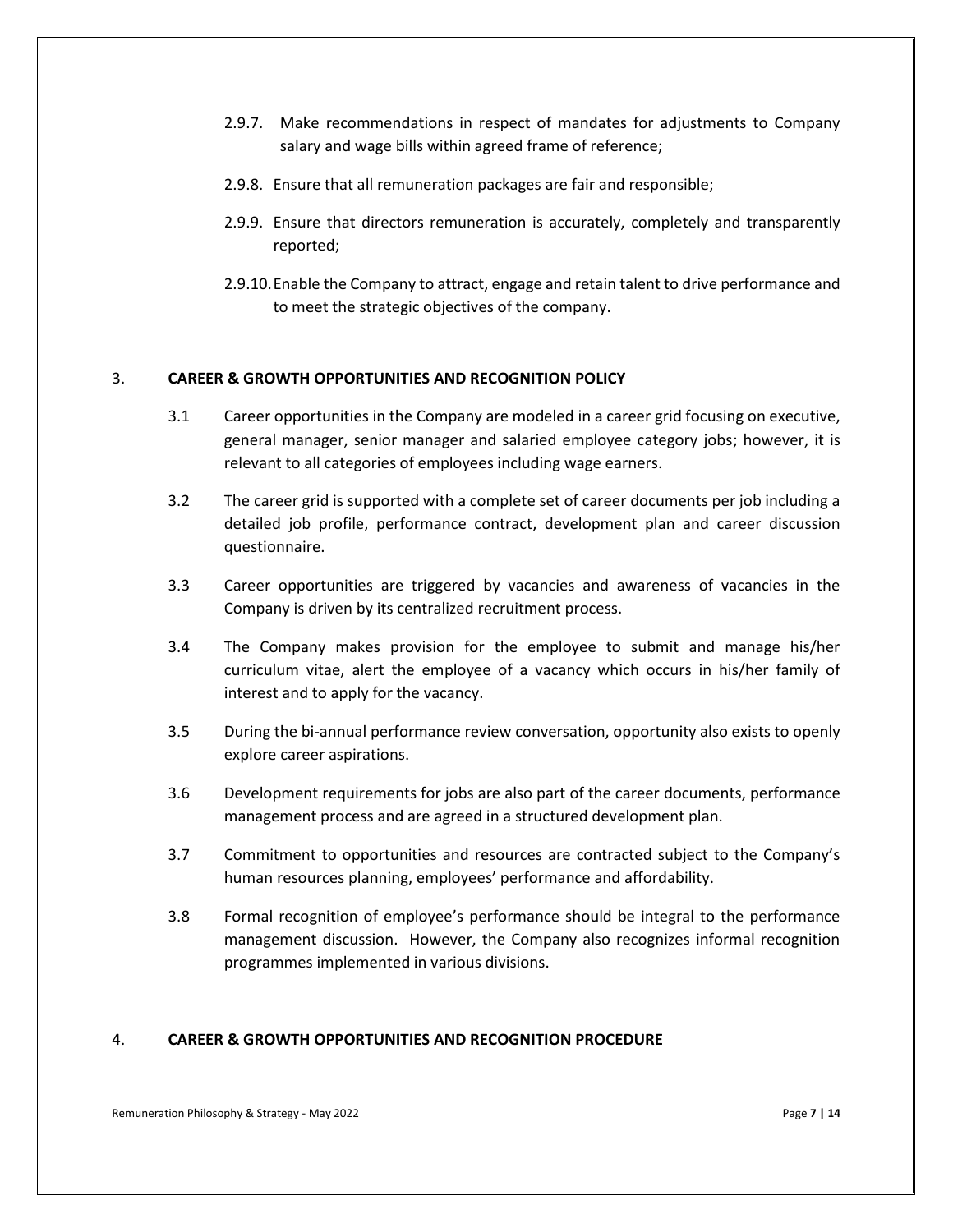- 4.1 The Company's career grid and training manual is available from the Human Resources Department.
- 4.2 Career documentation, job profile, performance contract, development plan and career conversation is available from the Human Resources Department.

# 5. **CULTURE & VALUES POLICY**

- 5.1 The total reward strategy seeks to create values alignment optimizing the attraction and retention of skilled people in order to maintain the Company's competitive advantage and achieve sustainable performance. When the values of individuals are aligned with the values of the Company and there is shared meaning, the Company is more successful at achieving its strategy.
- 5.2 Alignment of values starts in the recruitment process where assessment instruments enable the selection of employees with the desired value set.
- 5.3 Values are reinforced in orientation programmes where employees are inducted into the AEEI way of doing business.
- 5.4 The alignment is further strengthened in the career documentation, specifically the structured development plan, where individual and Company value alignment is discussed, identified and development actions contracted where gaps exist.
- 5.5 Central to Company values being regarded as reward for employees, are the leadership behaviours experienced by employees and leadership development.
- 5.6 A 360 Values Assessment is conducted annually for all leaders to identity development needs as input into development plans.

# 6. **CULTURE & VALUES PROCEDURE**

- 6.1 Recruitment, orientation programmes and career development activities; reinforcing values driven behaviour are conducted periodically by divisions.
- 6.2 The Human Resources Manager administers the 360' Vales Assessment annually.

# 7. **COMPENSATION**

7.1 Guiding Principles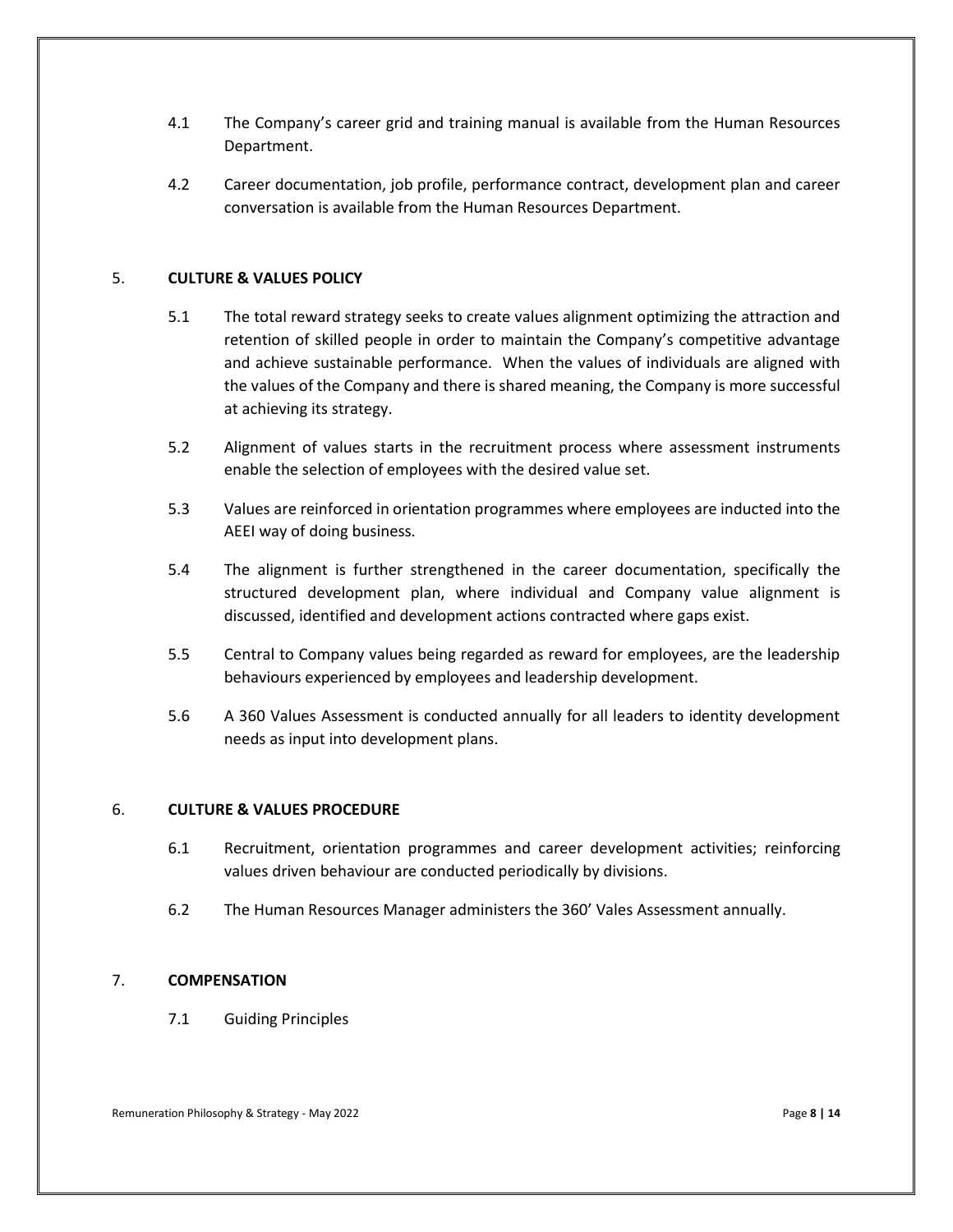- 7.1.1 Differentiated total reward; distinguishing six categories of people wage earners, salaried employees, executive, general managers, senior managers and nonexecutive directors.
- 7.1.2 Transparent communication of reward in general, while confidentiality of individuals personal reward information is respected.
- 7.1.3 No unfair pay discrimination based on race and gender.
- 7.1.4 Affordability.
- 7.1.5 Conservative approach towards employee taxation.
- 7.1.6 Compliance to relevant Acts.

## 7.2 **Job Evaluation Policy**

7.2.1 The company uses an internally developed evaluation system.

## 7.3 **Job Evaluation Procedure**

- 7.3.1 Job evaluation is triggered in line with the Hay System.
- 7.3.2 Job evaluation panel meets on request by business to evaluate jobs.
- 7.3.3 Job evaluation panel results are moderated by a committee for alignment of jobs across the Group.
- 7.3.4 The Company's job evaluation process and standard job title list must be audited annual by an externally appointed third party.

#### 7.4 **Compensation Benchmarking Policy**

- 7.4.1 The Company benchmarks total packages against market value in job family segments.
- 7.4.2 In order to establish market values the Company conducts and participates in South African salary surveys. In the light of these surveys a reference salary is determined by job family, by level, nationally across all industries.
- 7.4.3 Different types of jobs on the same level will not necessarily carry the same reference salary. Each level may cover a number of reference salaries. The reference salary is at the  $50<sup>th</sup>$  percentile.
- 7.4.4 Although the average of all salaries in any salary scale should tend to move towards the reference salary, actual salaries cover a range above and below the reference salary. An employee's positioning with the applicable salary range will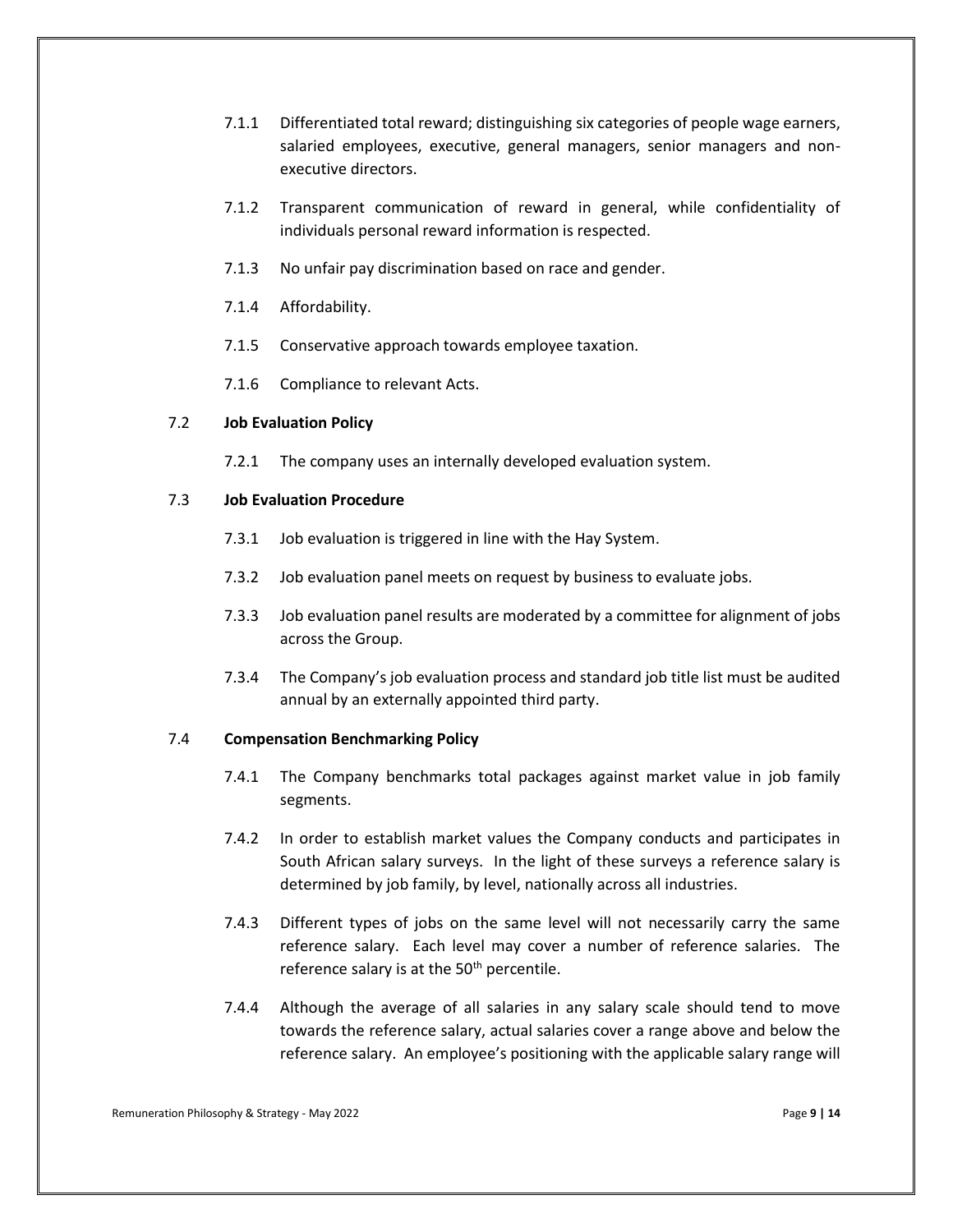be influenced by a combination of factors such as relevant work experience, competence, performance, internal historical and market influences.

7.4.5 The Company may intentionally compensate employees above the reference salary to attract and retain critical work force segment skills or scare skills

#### 7.5 **Compensation Benchmarking Procedure**

7.5.1 Reference salaries are reviewed as necessary (at least once per year) in order to keep them in line with market changes, which are themselves influenced by changes in the cost of living and other factors.

#### 7.6 **Total Package Policy**

- 7.6.1 This is a "bottom-up" approach as the total package is agreed first. The employee is then allowed to determine how this total package amount is to be distributed amongst the various available items.
- 7.6.2 The individual salaries are reviewed annually taking the following two factors into consideration:
	- Current market conditions within the applicable labour market, including market movements and trends on remuneration;
	- The performance merit rating the employee received
- 7.6.3 The Remuneration Committee will annually approve proposed increase percentages. These increase are limited to the approved budged for increases, but the actual amount to be rewarded to individuals is determined by the individual business unit/or line manager taking into account the applicable levels of authority and organization matrix responsibilities.
- 7.6.4 The Company applies a Pay for Performance remuneration strategy for all salaried employees who do not qualify for a sales commission or short term incentive payout. Typically, employees whose performance is below an acceptable standard, or who are on a formal performance improvement plan, will not be eligible for an annual increase until their performance has improved; and employees who exceed performance expectations will receive a premium increase on the average annual increase. The distribution of increases during the annual remuneration period must be motivated by business units and agreed by the Remuneration Committee and ratified by the board.
- 7.6.5 Executive, general managers, senior managers and middle managers participating in STI's receive a fixed annual increase.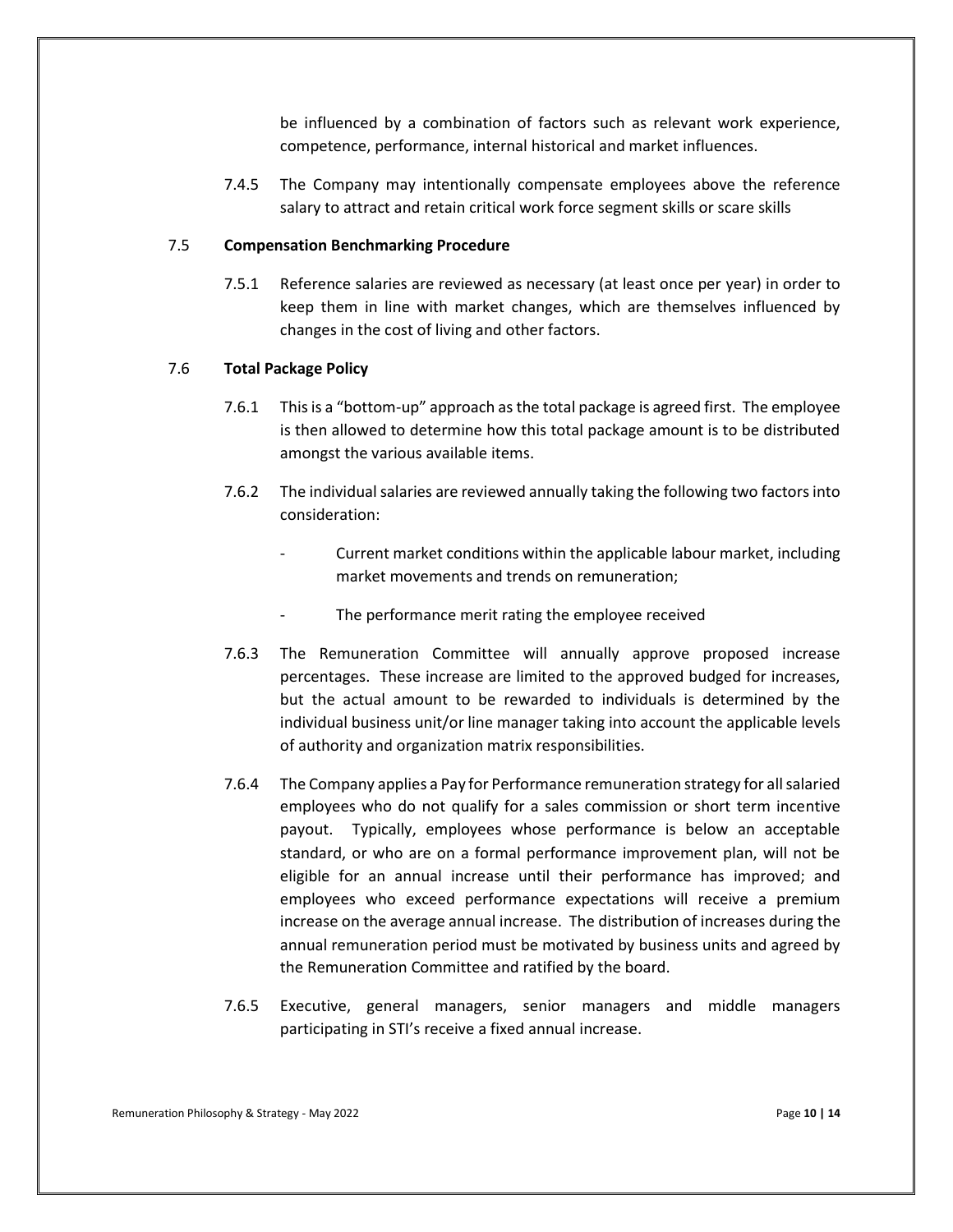#### 7.7 **Total Package Procedure**

- 7.7.1 Proposed annual pay increases are submitted to the Remuneration Committee and the Board for approval and take effect from 1 September each year.
- 7.7.2 Collective agreements determining wage earners remuneration and other conditions of service are negotiated annually as agreed by the Company's various divisions, representative unions and in accordance with the Remuneration Committee approved wage mandates.

# 7.8 **Short Term Incentives Policy (STI's)**

- 7.8.1 The objective of a short term incentive scheme is to motivate and reward employees for their collective contribution to the achievement of specific targets which support the main business drivers of their business units and therefore also the achievement of AEEI's objectives annually.
- 7.8.2 Executive, general managers, senior managers and middle managers participating in various business unit management teams, generally from Grade 14 and more senior qualify for STI's.
- 7.8.3 The business drivers and structure of STI's may be adapted annually.
- 7.8.4 It is specifically emphasized that the payment of this incentive is to be made when actual performance levels are met or are better than pre-defined agreed target thresholds. The Company also reserves the right not to pay out any incentive scheme should circumstances within the business unit or the group warrant such a decision.
- 7.8.5 The Executive team determines the target thresholds applicable for each year. These thresholds are determined to ensure continuous improvement from an achievable base. This threshold is expressed in figures(s) that are clearly measurable and are applicable for the total business unit and/or function.
- 7.8.6 The incentive scheme rules must be approved by the Remuneration Committee and the Board. The maximum percentage payments that can be made are included in the approval process and are derived to ensure market competitiveness.
- 7.8.7 An additional incentive, limited to one month's remuneration package is payable to executive management, general managers and senior functional managers based on the formula approved by the Remuneration Committee and if predetermined broad based black economic empowerment goals are achieved.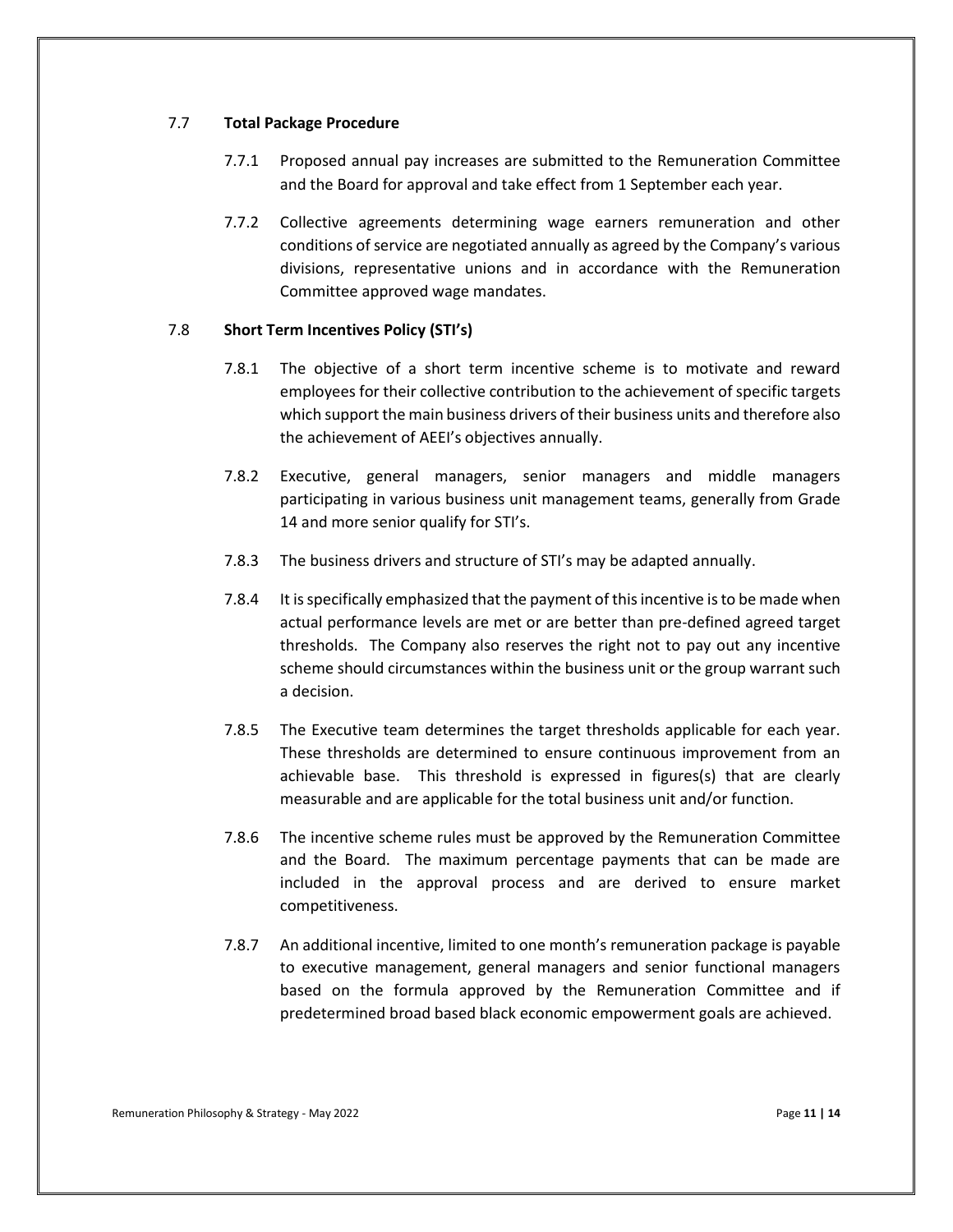7.8.8 Performance incentives are also payable to other members of management, based on the achievement of personal goals as well as Group, divisional or unit profit performance.

## 7.9 **Short Term Incentives (STI's) Procedure**

- 7.9.1 STI's are calculated after the Companies audited financial year end results are known and final individual performance discussions have been concluded.
- 7.9.2 STI's are paid out in December each year to employees in service as at 31 December.
- 7.9.3 The Remuneration Committee considers and approves the formula and the hurdle rate for the STI's annually.

# **8. BENEFITS POLICY**

- 8.1 The value of all benefits (including Company contributions) form part of the Total Package and include medical aid, provident/retirement funds and insurance.
- 8.2 Contributions are usually made according to compulsory statutory requirements and/or the applicable benefit fund rules.
- 8.3 Additional elements of reward such as annual leave, maternity leave, study leave etc are also considered under this aspect of remuneration and dealt with separately by the respective human resources policies.

#### **9. BENEFITS PROCEDURE**

Refer to the respective Human Resources procedures guiding the various available benefits.

# **10. WORK ENVIRONMENT POLICY**

- 10.1 This reward element is beneficial for the Company and employee. The manufacturing operations of the Company's divisions have various safety programmes ensuring best practice safety at all levels.
- 10.2 The Company's diverse geographical foot print offers mobility to a diverse set of employees from all parts of the country on their career journey.
- 10.3 These are opportunities for flexible work arrangements where flexi-hours and work from home schemes may be mutually agreed between the employer and the employee. The conditions and work processes of the various production plants and work places will largely dictate employees working hours.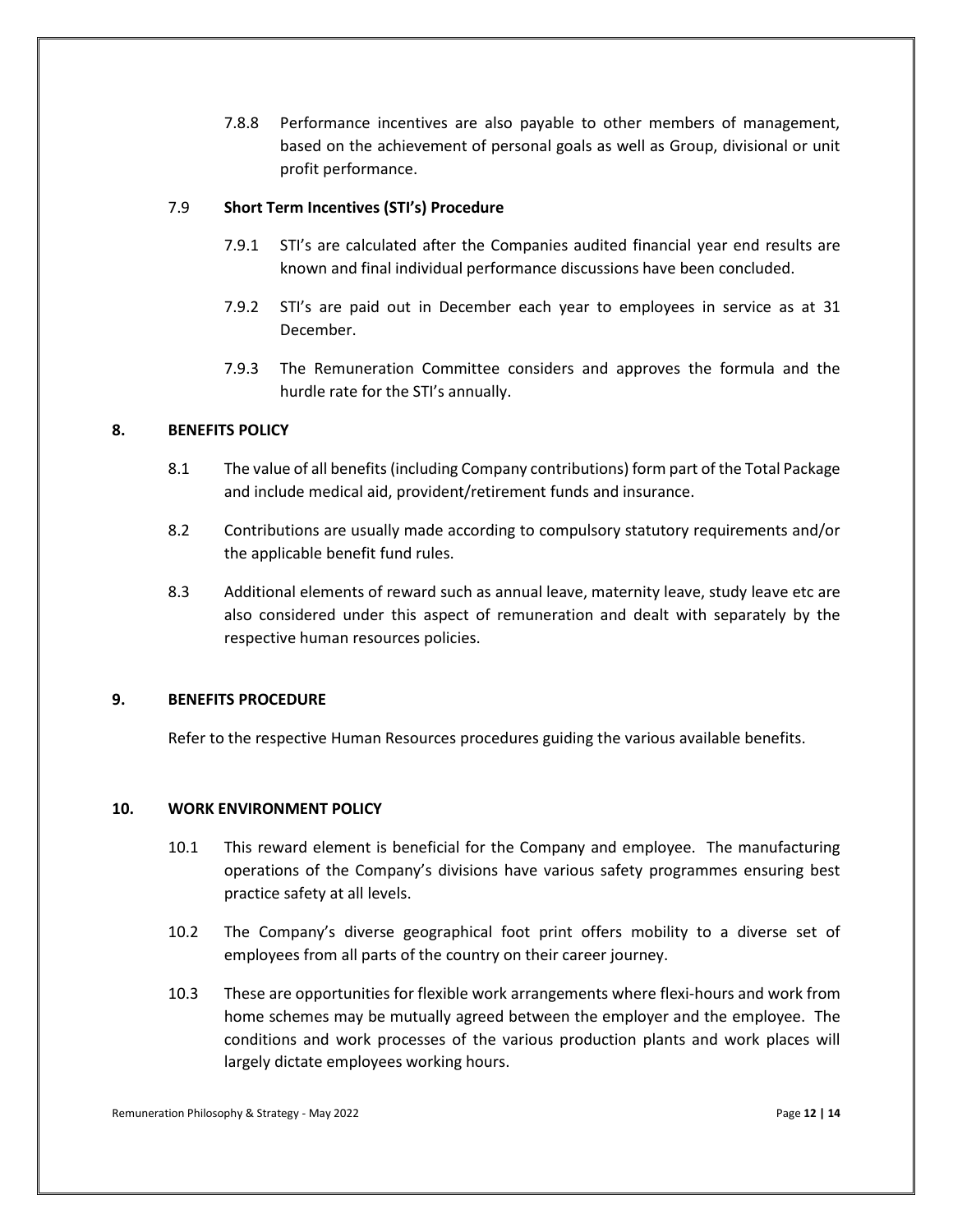# **11. WORK ENVIRONMENT PROCEDURE**

Refer to the respective divisional procedures guiding the various working environment conditions.

## **12. NON-EXECUTIVE DIRECTORS**

- 12.1 An agreement is concluded with non-executive directors that includes the directors' Code of Conduct and Code of Ethics to be complied with, the contribution that is expected from the specific individual, the remuneration for holding office as a director and the terms of directors' and officers' liability insurance. These agreements will be concluded annually after the re-election of such non-executive directors at the annual general meeting of the Company.
- 12.2 The remuneration of non-executive directors is reviewed annually by the AEEI's Executive Committee and thereafter the Remuneration Committee determines the fees paid to Non-Executive Directors.
- 12.3 Non-Executive Directors remuneration includes an annual retention fee, travel allowance, parking fee and a daily allowance for special & incidental meetings.
- 12.4 The following factors are taken into consideration in determining these fees:
	- South African industry market rates
	- Complexity of the organisation
	- Size of the Company as determined from the South African national survey
	- Responsibilities and accountabilities
	- Preparation time required for meetings
	- Relevant experience and specialist knowledge

# 13. **REMUNERATION REPORT**

The Remuneration Committee via the board shall ensure that remuneration is disclosed by means of a Remuneration Report in the integrated report in three parts:

- 13.1 A background statement.
- 13.2 An overview of the main provisions of the remuneration policy
- 13.3 An implementation report which contains details of all remuneration awarded to individual members of the board and executive management during the reporting period.

# 14. **VOTING ON REMUNERATION**

Remuneration Philosophy & Strategy - May 2022 **Page 13** | 14